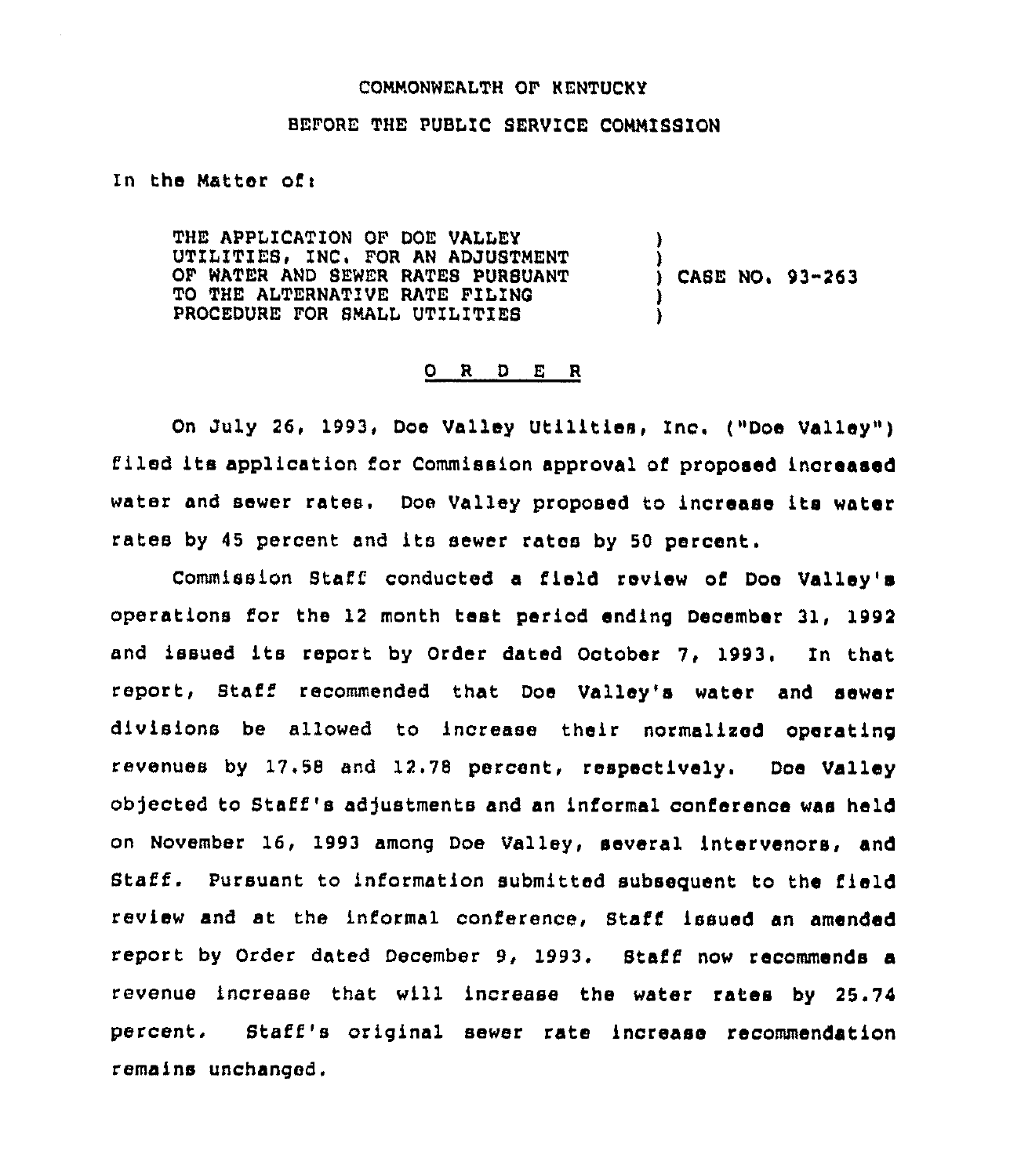The December 9, 1993 Order advised the parties to file comments on the Amended Staff Report or request a hearing or informal conference no later than December 20, 1993, or the case would stand submitted to the Commission for decision. No comments on the Amended Staff Report or requests for a hearing or informal conference have been received.

The Commission, after considering the evidence of record and being otherwise sufficiently advised. finds that:

1, The recommendations contained in the Amended Staff Report are supported by the evidence of record, are reasonable, and are hereby adopted as the findings of the Commission in this proceeding and are incorporated by reference as if fully set out herein.

2. The rates in Appendix <sup>A</sup> and Appendix S, attached hereto and incorporated herein, are the fair, just, and reasonable rates for Doe Valley and will produce gross annual revenues of \$127,354 for water operations and 62B,069 for sewer operations

IT IS THEREFORE ORDERED that:

ï

1. The rates proposed by Dos Valley are hereby denied.

2. The rates contained in Appendix <sup>A</sup> and Appendix S are hereby approved for service rendered by Dos Valley on and after the date of this Order.

3. Within <sup>30</sup> days of the date of this Order, Doe Valley shell file with the Commission its revised tariff setting out the rates approved herein.

-2-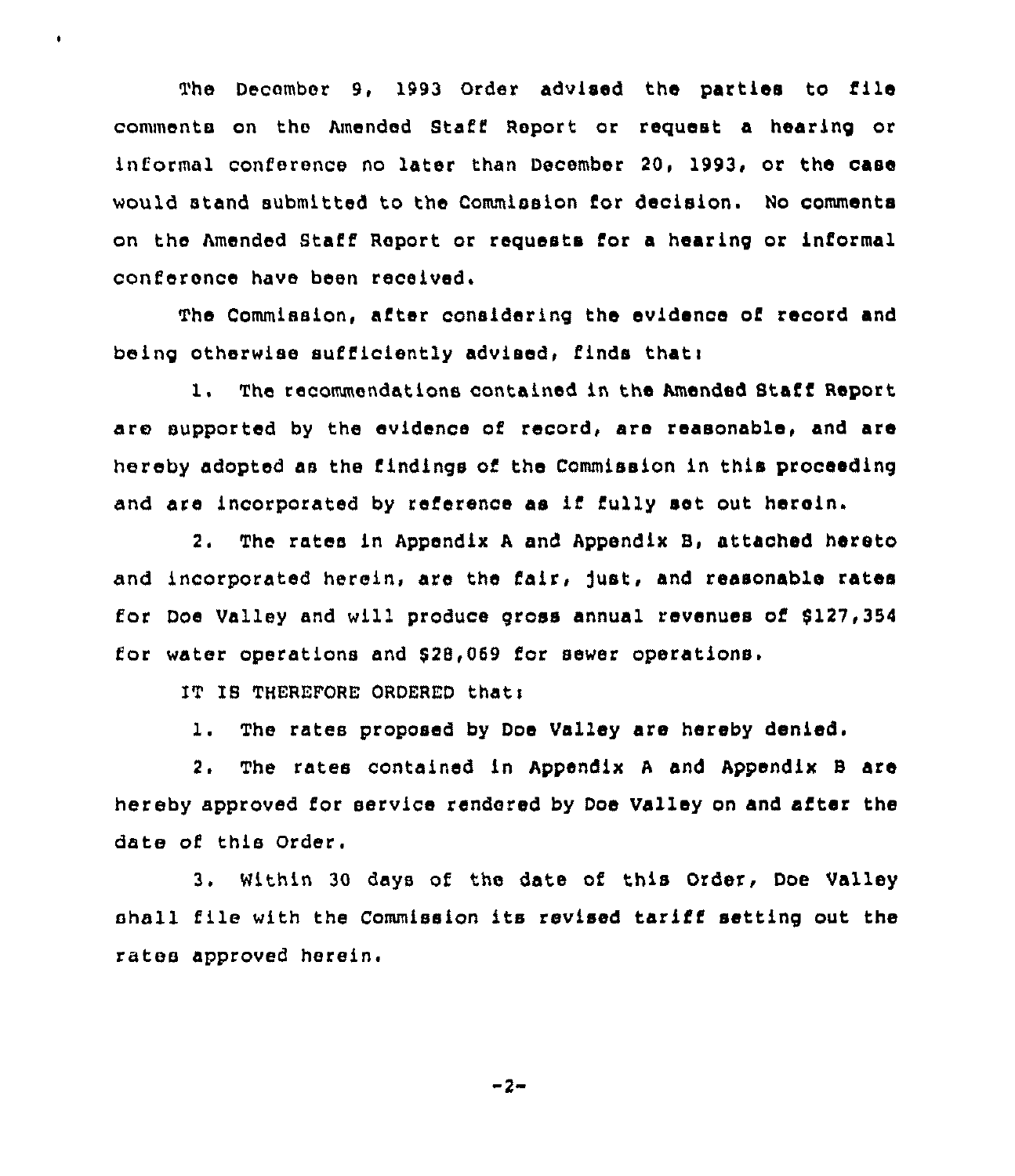Done at Frankfort, Kentucky, this 14th day of January, 1994.

# PUBLIC SERVICE CONNISSION

 $Chalrman$ 

Chairman '

Commissioner

ATTEST:

Executive Director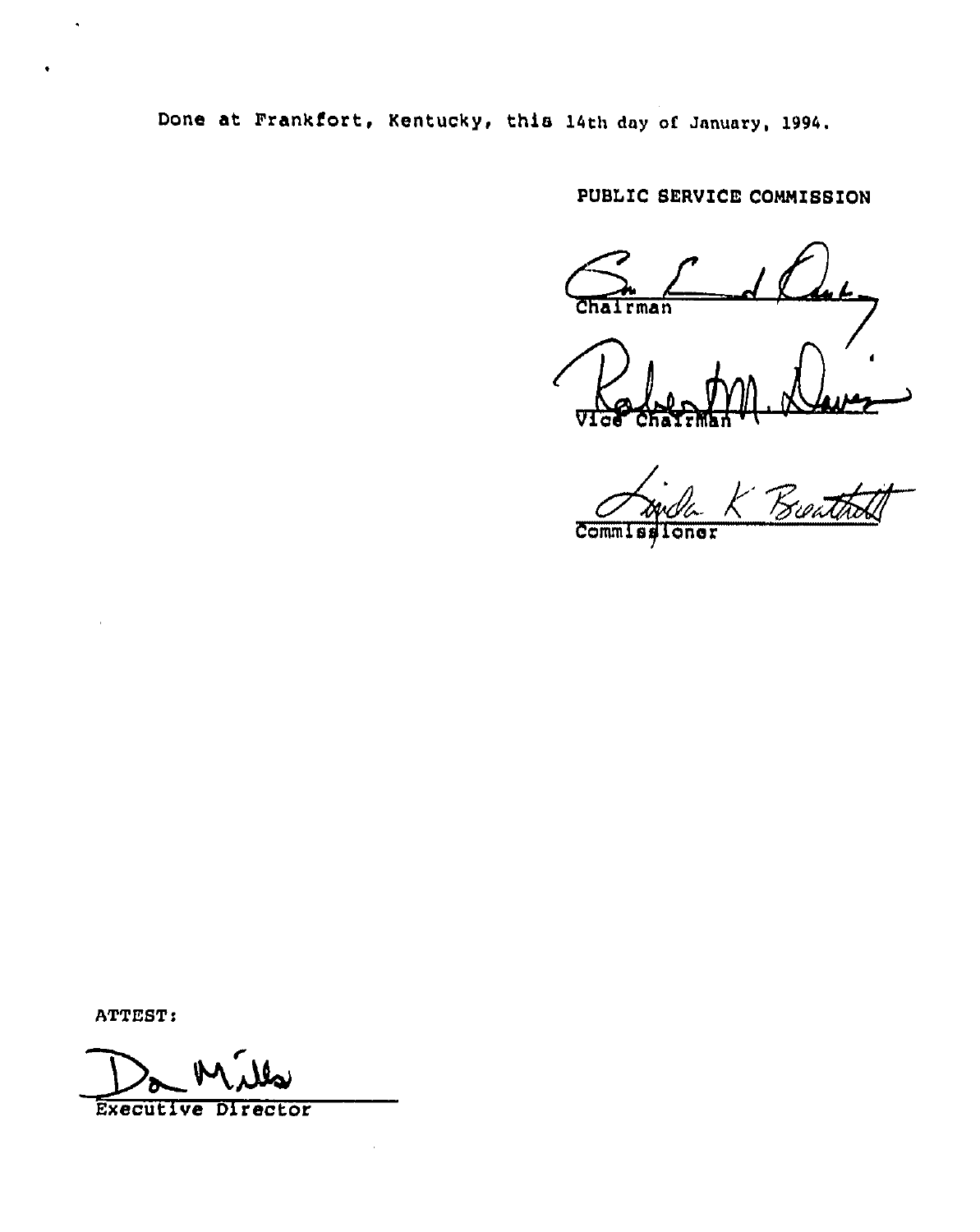### APPENDIX A

# APPENDIX TO AN ORDER OF THE KENTUCKY PUBLIC SERVICE COMMISSION IN CASE NO. 93-263 DATED January 14, 1994

The following rates and charges are prescribed for the water customers in the area served by Doe Valley Utilities, Inc. All other rates and charges not speoifically mentioned herein shall remain the same as those in effect under authority of this Commission prior to the effective date of this Order.

# Schedule of Rates

k.

|  | First 3,000 gallons | \$9.90 Minimum Bill |  |                        |
|--|---------------------|---------------------|--|------------------------|
|  | Next 4,000 gallons  |                     |  | 2.70 per 1,000 gallons |
|  | Over 7,000 gallons  |                     |  | 2.50 per 1,000 gallons |